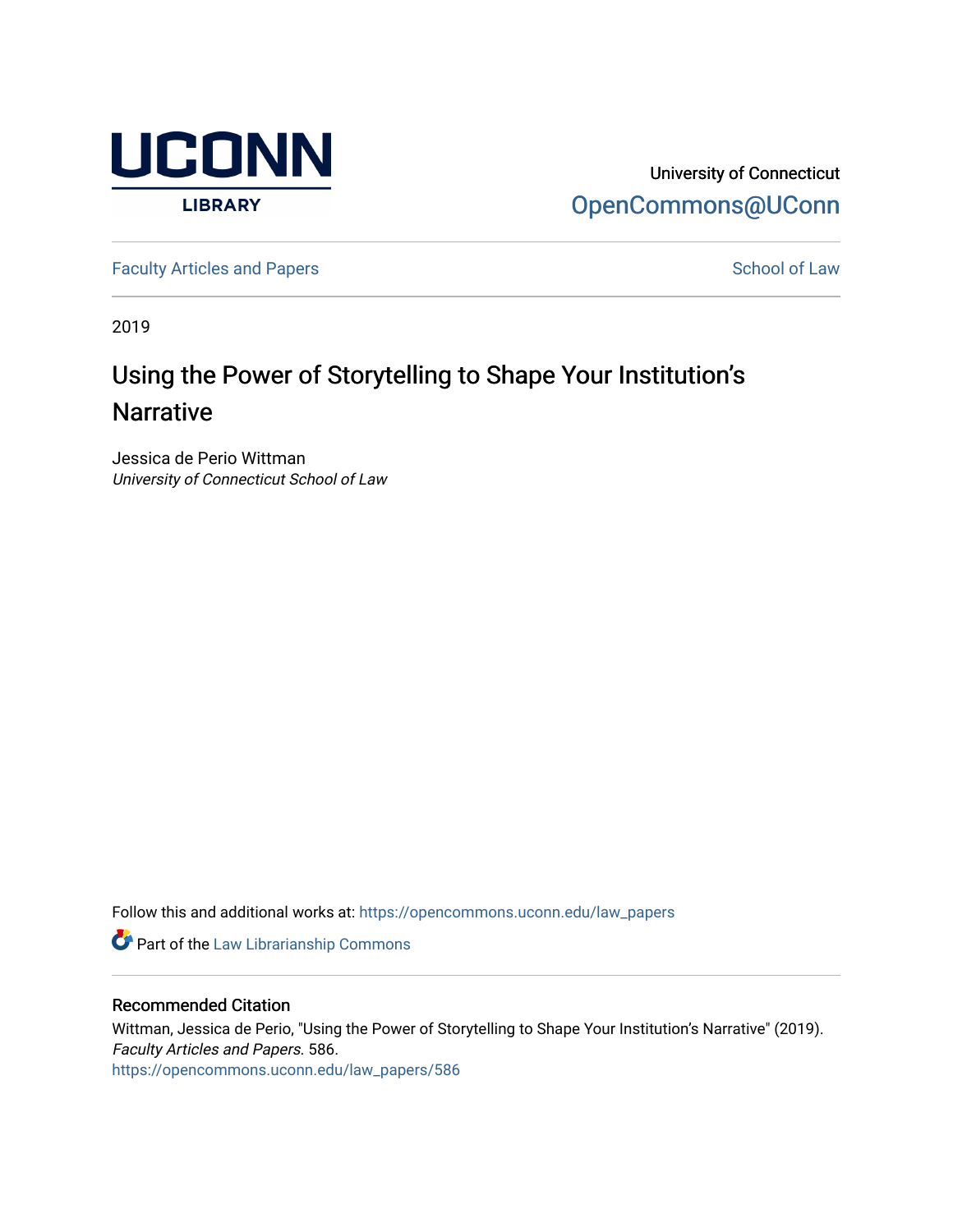**USING THE POWER OF TO SHAPE YOUR INSTITUTION'S NARRATIVE STORYTELLING**

How law libraries can use<br>torytelling to demonstrate<br>their value and provide<br>better service to the<br>communities they serve.<br>BY JESSICA DE PERIO WITTMAN<br>36 AALL SPECTRUM I WWW.AALL storytelling to demonstrate their value and provide better service to the communities they serve. **BY JESSICA DE PERIO WITTMAN**

**Particular** eople love stories. For generations, storytelling has been the basis of human communication. Stories capture our attention, and they recount authentic human experience. Stories enable individuals to understand the world around them and to make sense of the who, what, when, where, why, and how of institutional actions. Most importantly, stories enable people to create meaningful connections with one another and with members of their community.

The law library has always acted as a community hub that encourages and facilitates scholarly activity and collaboration. By connecting citizens with laws and narratives, the role of the modern law library has evolved to address important institutional, business, and societal needs. Law libraries empower members of local communities with tools to interact with those in positions of power, whether they are judges, landlords, or employers. Through well-managed records, law libraries can also leverage their archives and special collections to position themselves as key contributors to institutional advancement and community engagement.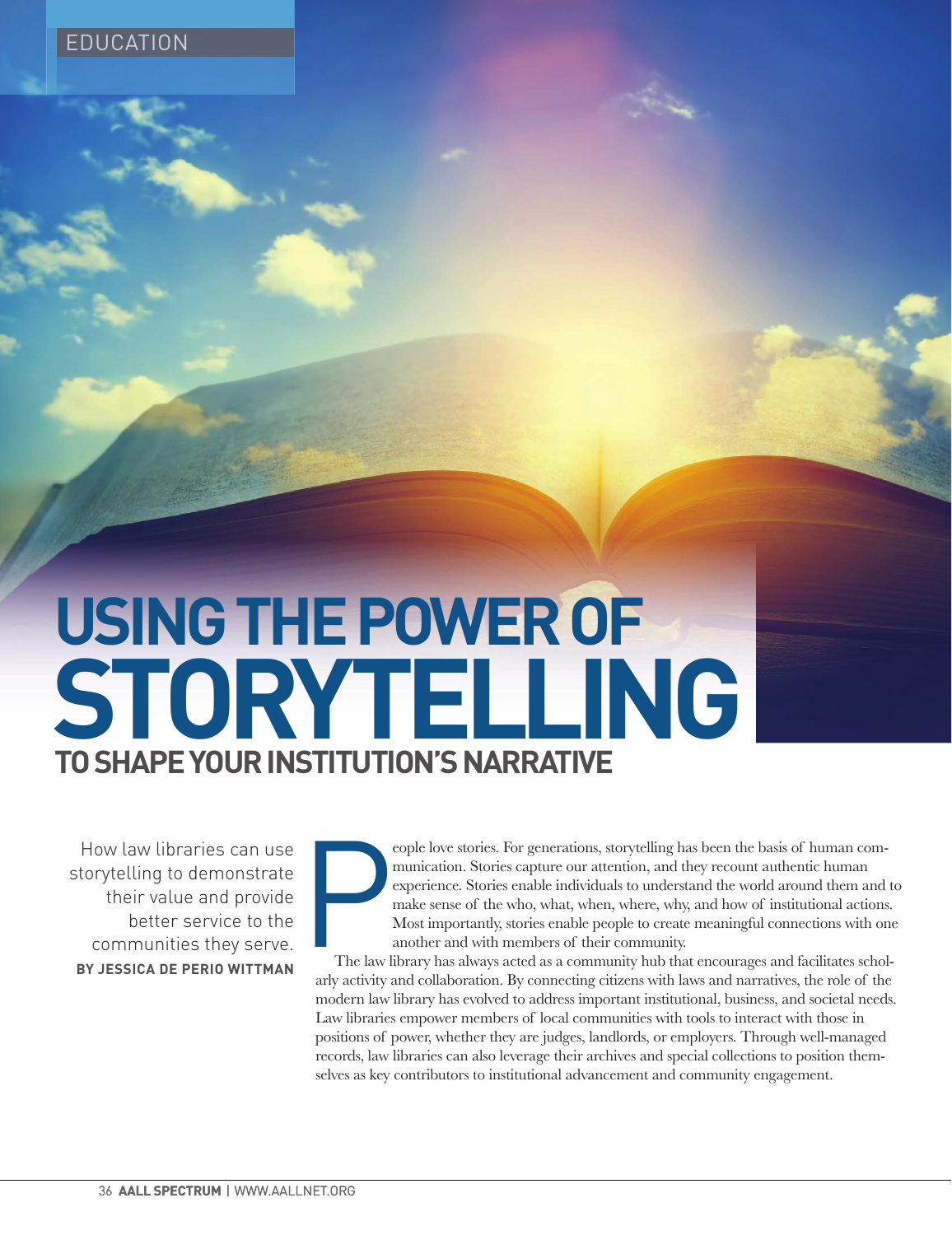#### **Lessons Learned**

In 2010, Kraft was set to acquire the British confectioner Cadbury. To help smooth the transition, senior management turned to Kraft's archive collection. Searching through historical materials, they uncovered that there was evidence of shared values and common goals between the companies and their founders. Detailed histories of well-loved brands enabled archivists at Kraft to quickly launch an intranet site that highlighted the parallel paths that the two companies had taken. Using the materials they had uncovered, they were able to create interactive timelines that reframed Kraft and Cadbury to be "growing together" on supermarket shelves throughout the years. The integration, they argued, would create a stronger, more unified company. As a result, Kraft integrated Cadbury more smoothly than any of its previous acquisitions.

This reframed narrative continued in all of Kraft's communications—from their CEO's speeches to their press releases, and finally, to their employee trainings.

What can organizations learn from this? Any good leader will tell you that emotional investment is the foundation of a well-told story. If done correctly, a heartfelt, human-centered story will be able to spark an emotional connection that compels someone to act. Institutional advancement, whether it be a successful merger, a fundraiser, or community engagement, can be a direct result of how librarians and archivists have demonstrated their value to the organization. As long as libraries continue playing a role in the storytelling process, such institutional advancements will serve to further cement the library's status as an essential partner in the emotional and social fabric of the institutions and their communities.

## **The Role of Librarians and Archivists in the Storytelling Process**

Librarians and archivists are not simply keepers of institutional records. They debunk the myth that their law librarian communities know the

By connecting citizens with laws and narratives, the role of the modern law library has evolved to address important institutional, business, and societal needs.

institutional story simply because of their affinity with the institution. Instead, librarians and archivists identify collections and themes that retell the institutional narrative and inspire other methods of storytelling. They become active participants in the creation, analysis, and selection of documentary records to support outreach activities, such as exhibits, educational workshops, and digital and print publications. Ultimately, librarians and archivists play the roles of scribes and documenters, and help their users see themselves as part of the institutional story.

#### **Storytelling Invites Collaboration**

Librarians and archivists do not always need to be the people who actually create the records. They can also act as analysts, planners, and agents who generate an awareness of documentary and preservation issues. Archivists can then work with other appropriate departments, such as information technology, marketing and communication, and development and alumni relations, to carry out oral history, photographic, video, and other documentary projects as needed.

For example, librarians and preservation staff can help development offices and other fundraising entities create a gallery of portraits that highlight notable alums of the institution. In addition to helping identify the individuals, archivists are in the best position to assist with logistics and the maintenance of the collection. What is the condition and value of the document? Is it stable enough to withstand exhibition? What is the past exhibition history of the item? Does it require conservation treatment before it can be displayed safely? Does the document require special environmental conditions or special security

provisions? Does the item have complex mounting needs or need special equipment to minimize aging? Is the exhibit space in a centralized area with staff nearby, or is the area isolated with little traffic by staff?

#### **Storytelling + Emotional Investment = Philanthropy**

Recent trends in fundraising, especially nonprofit fundraising, focus on letting people tell their own stories. The best stories are those that connect people, inspire them, and compel them to act. Ron Fleury, senior director of development for the University of Connecticut (UConn) Foundation at the University of Connecticut School of Law, understands that good fundraising stories empower donors to become part of the story. "As development officers, we have a unique opportunity to help donors understand at a personal level how they can bring our institution's mission to life. Good narratives help us inspire their philanthropy."

Like historians, fundraisers and development officers must rely on careful research and documentary evidence to support their narratives, and they need various kinds of archival material. The archives can contribute to these donor relations programs by showcasing materials that provide insight into the institution's mission and vision.

In Hartford, Connecticut, Lea Wallenius, preservation specialist at the Thomas J. Meskill Law Library, is already hard at work preparing for the UConn Law School's centennial in 2021. After completing a book titled *Hard Times & Best of Times: The University of Connecticut School of Law at 39 Woodland Street* with professor Kent Newmyer, Wallenius's 100 for 100 Narratives Project continues to retell the law school's story. It attempts to